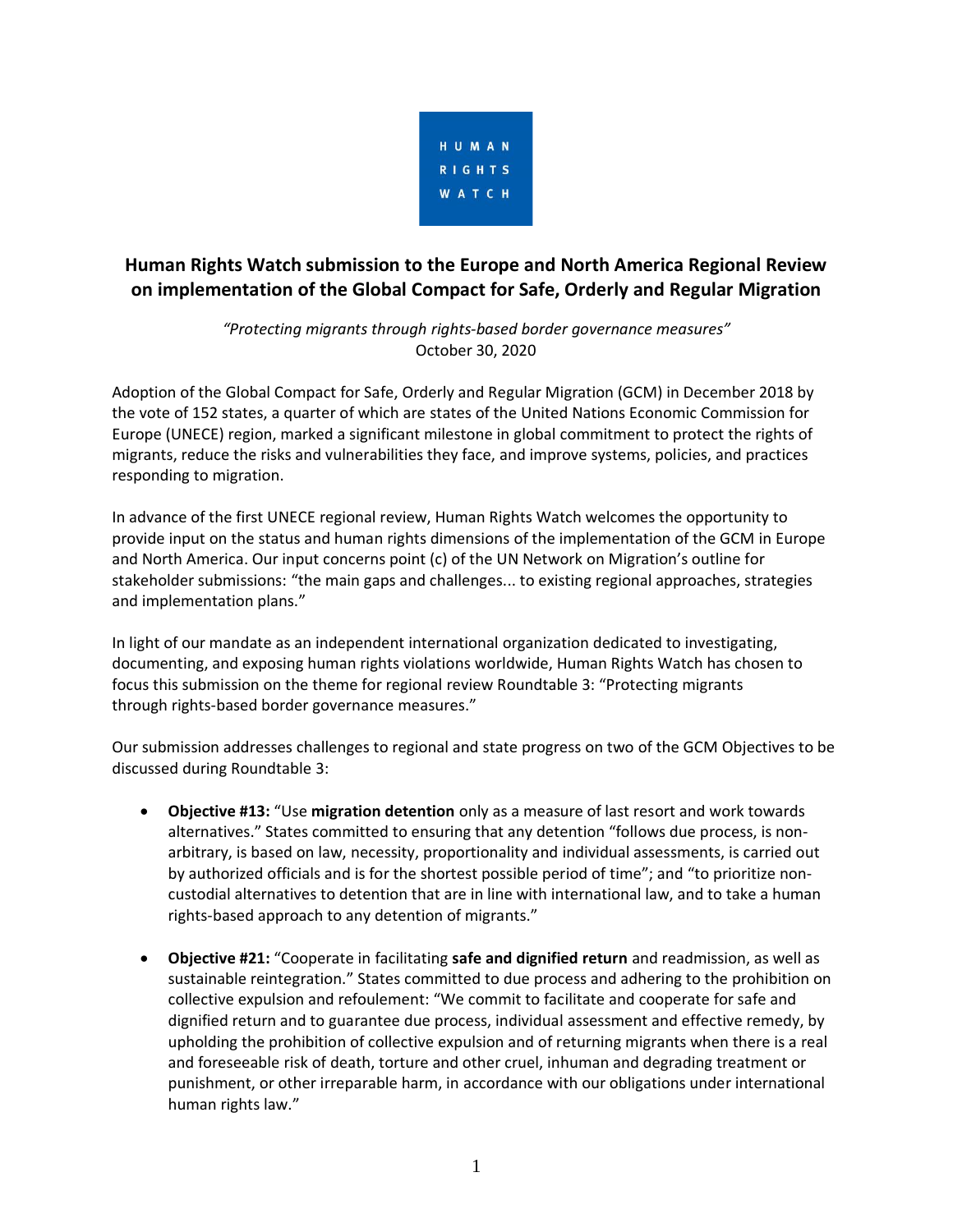This document presents an overview of Human Rights Watch's key findings relating to the above two objectives, focusing on seven UNECE states that voted in favor of adoption of the GCM: **Canada, Croatia, Cyprus, France, Greece, Malta, and Turkey**. In this submission, we are not reporting on the records of countries that voted against or did not vote to adopt the GCM, although we have documented egregious rights violations against migrants and asylum seekers during 2019-2020 in several of those countries, including [Hungary,](https://www.hrw.org/world-report/2020/country-chapters/european-union#fa79c3) [Italy,](https://www.hrw.org/news/2020/02/12/italy-halt-abusive-migration-cooperation-libya) [Poland,](https://www.hrw.org/world-report/2020/country-chapters/european-union#94880b) and the [United States,](https://www.hrw.org/news/2020/10/27/human-rights-watch-2021-transition-priorities-next-us-administration#immigration_and_border_policy)

Our findings are grounded in research we conducted through in-person and telephone interviews between January 2019 and October 2020 – with migrants, asylum seekers, refugees, aid workers, witnesses to violations, government officials, and others – as well as analysis of videos, photos, injuries, and other evidence.

A few states, notably Canada, made some progress in line with the above GCM objectives by releasing some immigration detainees and pursuing alternatives to detention, primarily for public health reasons related to Covid-19. However, we have documented a wide range of practices during 2019 and 2020 by all seven countries that not only contravene their commitments under the GCM, but violate international and regional human rights and refugee law.

## **Human Rights Watch has documented the following abuses, which could be characterized as regional patterns, during 2019 and 2020:**

- Persistent practices of arbitrary detention of migrants and asylum seekers, sometimes for prolonged and indefinite periods, by Canada, the self-declared Turkish Republic of Northern Cyprus (TRNC), Greece, Malta, and Turkey. In the cases of occupied Northern Cyprus and Greece, children have been among those arbitrarily detained. Greece and Malta detained people in squalid and unacceptable conditions.
- Summary or collective expulsions or forced returns (including pushbacks at sea or land borders) of migrants and/or asylum seekers, without due process, and in some cases accompanied by violence, by Croatia, the Republic of Cyprus, France, Greece, Malta, and Turkey.

Below we note applicable international law prohibiting these practices, followed by details on the documented abuses, organized by GCM objective and by country. Human Rights Watch urges participants of the Europe and North America regional review in November, including members of the UN Network on Migration, UNECE member states, and stakeholders such as civil society and other organizations, to bring up and address these points during the relevant Roundtable session. We invite Canada, Croatia, Cyprus, France, Greece, Malta, and Turkey to respond to the allegations listed below and detail how they will address the issues cited, in order to work towards better implementation of GCM Objectives #13 and #21.

### **Detention: Legal Obligations**

International human rights law, including the International Covenant on Civil and Political Rights (ICCPR) and the European Convention on Human Rights (ECHR), prohibits arbitrary arrest and detention. Irregular migrants should not be detained if their detention is not necessary and proportional to achieve a legitimate, lawful aim. If there is no realistic prospect to deport a detained person, including because they would face harm in their country, or if the person is unable to challenge their removal, the detention is arbitrary. Migrants should only be held in administrative detention on an individual basis, in full compliance with due process rights and procedural safeguards, for the shortest possible period, and only as an exceptional measure of last resort. While detained, they should be able to communicate with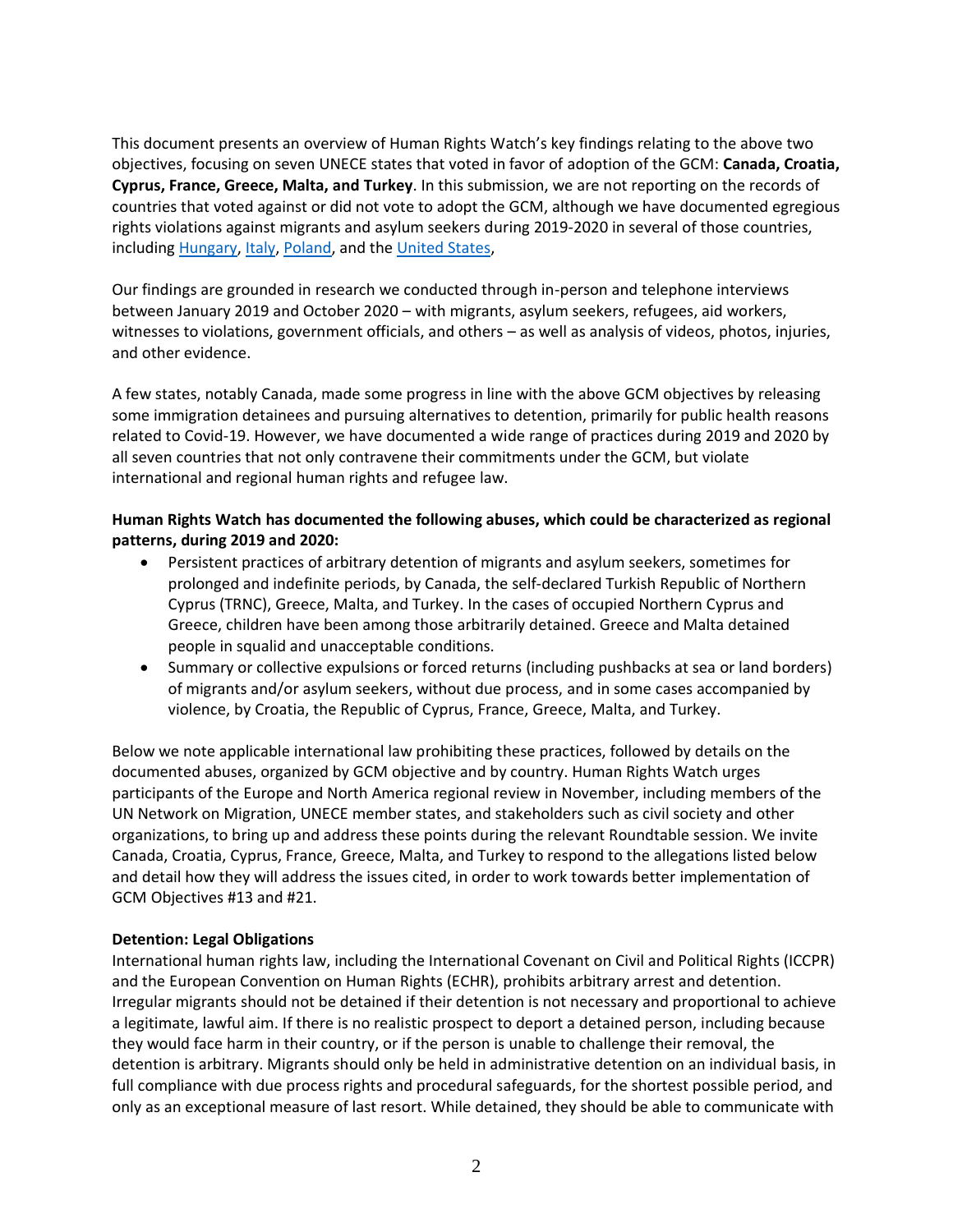their families and have access to the UN refugee agency (UNHCR) and consular missions. Detention conditions and treatment should fully comply with international human rights standards, including prohibition of inhuman and degrading treatment.

International organizations including the [UN Subcommittee on Prevention of Torture](https://www.ohchr.org/Documents/HRBodies/OPCAT/AdviceStatePartiesCoronavirusPandemic2020.pdf) and the [Council of](https://www.coe.int/en/web/commissioner/-/commissioner-calls-for-release-of-immigration-detainees-while-covid-19-crisis-continues)  [Europe's Commissioner of Human Rights](https://www.coe.int/en/web/commissioner/-/commissioner-calls-for-release-of-immigration-detainees-while-covid-19-crisis-continues) have repeatedly called on governments to release immigration detainees. Authorities should work to ensure immediate release of immigration detainees with no foreseeable prospect of deportation, mitigating risks through alternatives to detention. They should prioritize, in particular, the release of those who are at a high risk of serious illness or death if they contract the novel coronavirus. Authorities should also ensure those released have access to coronavirus testing and counseling, appropriate accommodations, support, and health care. Quarantine measures may be considered for those released if they comply wit[h WHO guidelines.](https://www.who.int/publications/i/item/considerations-for-quarantine-of-individuals-in-the-context-of-containment-for-coronavirus-disease-(covid-19))

States should not detain children for immigration-related reasons and are obliged to provide appropriate care to unaccompanied children. International human rights standards hold that immigration-related detention, including "protective custody" as in the case of Greece, is never in the best interest of the child and should be prohibited due to its harmful impacts. On April 13, UNICEF called on all [governments to impose a moratorium on detaining children](https://www.unicef.org/press-releases/children-detention-are-heightened-risk-contracting-covid-19-and-should-be-released) and urgently release children where alternatives are possible, due to heightened risks of Covid-19 in detention.

### **Forced Returns and Collective Expulsions: Legal Obligations**

The principle of non-refoulement – under the 1951 Refugee Convention, the 1984 Convention against Torture, the ICCPR and ECHR, EU asylum law, the EU Charter of Fundamental Rights, and international customary law – prohibits the return of anyone to a place where they would face a real risk of threats to their lives or freedom, torture, or other serious harm. The claims of anyone expressing such fears should be examined in full and fair procedures prior to any removal proceedings.

Article 33 of the Refugee Convention prohibits the refoulement of refugees "in any manner whatsoever." UNHCR and a wide body of other legal sources have made it clear that the principle of non-refoulement applies wherever a state exercises control or jurisdiction, without geographical limitation. The prohibition on forced return also applies to asylum seekers not yet formally recognized as refugees. Governments may not use violence or threat of violence or detention to coerce people to return to places where they face harm. The UN Committee on the Rights of the Child has noted in its [General Comment No. 5,](https://www.refworld.org/docid/42dd174b4.html) para. 27, that states party to the 1989 Convention on the Rights of the Child "shall not return a child to a country where there are substantial grounds for believing that there is a real risk of irreparable harm to the child."

Additionally, the ECH[R prohibits](https://www.echr.coe.int/Documents/FS_Collective_expulsions_ENG.pdf) collective expulsions. The European Court of Human Rights ruled in *[Hirsi](http://hudoc.echr.coe.int/spa?i=001-109231)  [v. Italy](http://hudoc.echr.coe.int/spa?i=001-109231)* that it is a violation of that prohibition to summarily expel multiple migrants traveling irregularly by boat who are interdicted at sea, and in *[Sharifi and Others v. Italy and Greece](http://hudoc.echr.coe.int/eng?i=001-147702)* held that collective expulsion of migrants who are prevented from requesting asylum is a violation of their right to a remedy, as well as the right to be protected from inhuman and degrading treatment. International maritime law also imposes a clear duty on all vessels at sea to rescue people in distress, whether in territorial or international waters.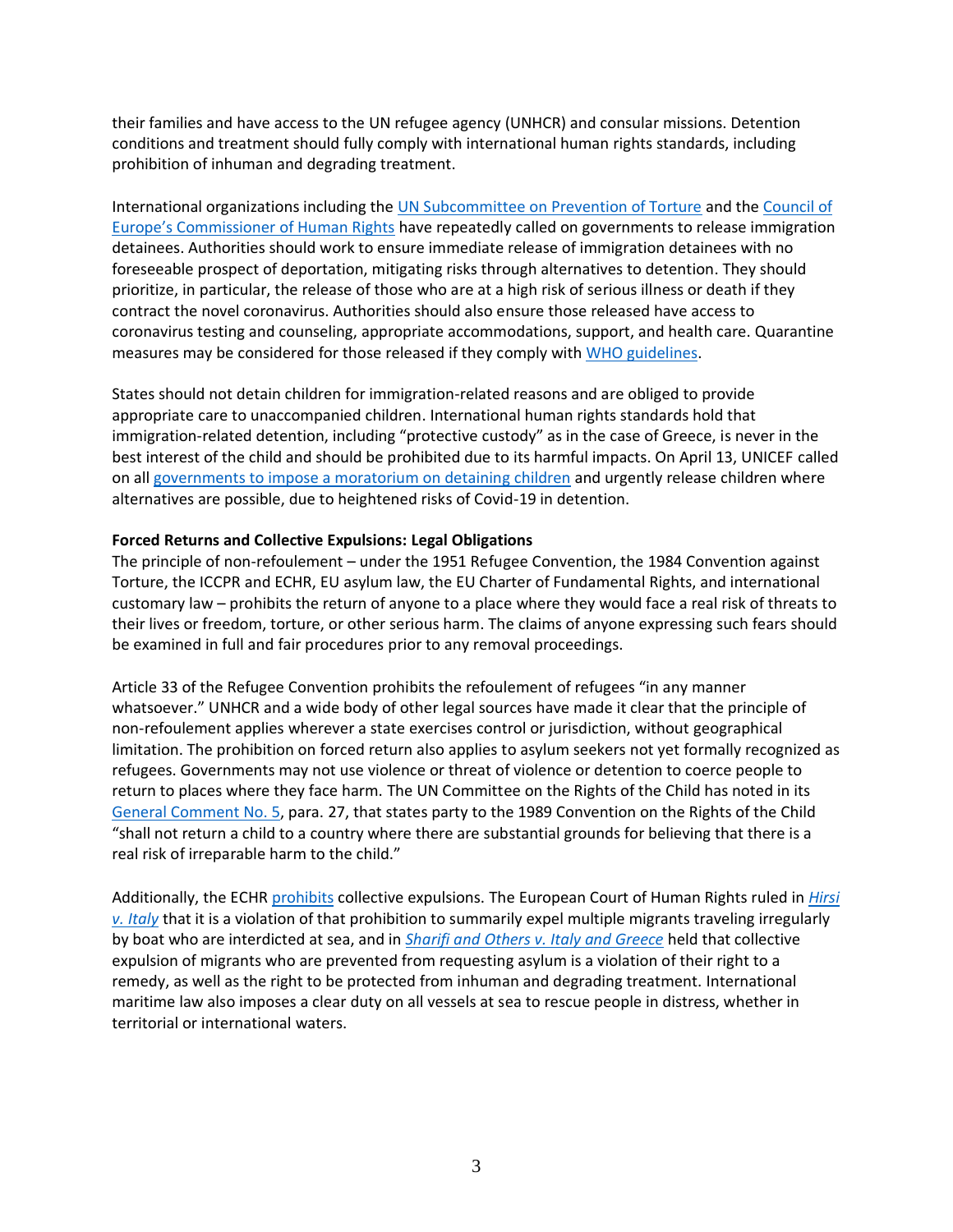# **I. State actions contravening GCM Objective #13: "Migration detention as a measure of last resort"**

## *Canada*

Every year, Canada detains thousands of people for purely administrative reasons related to their immigration status. The total number of immigration detainees has increased every fiscal year since 2016-17, peaking at [8,825 immigration detainees](https://www.cbsa-asfc.gc.ca/security-securite/detent/stat-2019-2020-eng.html) in 2019-20. Prior to the Covid-19 pandemic, most immigration detainees were held in dedicated Immigration Holding Centers, which resemble mediumsecurity prisons. The rest – approximately a third of all immigration detainees over the past several years – have been held in maximum-security jails and other facilities designed for criminally accused and convicted individuals. Canada is among the only countries in the world without a legislative limit to the length of detention, which has resulted in cases of arbitrary, prolonged, and indefinite detention. Over the past several years, scores of migrants have been detained for more than a year without any countdown to a release date.

The majority of immigration detainees in provincial jails are held because they are deemed a flight risk. [Research](https://ihrp.law.utoronto.ca/We_Have_No_Rights) shows that immigration detainees with real or perceived mental health conditions, or suicidality, are often held in provincial jails because authorities deem them to be "problematic" or "uncooperative." The government has claimed that detainees can better access health care services in jail, even though [a 2020 Independent](https://www.mcscs.jus.gov.on.ca/english/Corrections/JahnSettlement/FinalReportIndependentReviewer.html#background) Review by an Ontario judge found that "prolonged segregation (15 days or longer) remains a routine practice for individuals with mental health and/or suicide risk alerts on file" in provincial correctional facilities. Canada's treatment of immigration detainees with mental health conditions constitutes indefinite and arbitrary detention, is discriminatory and cruel and inhuman, and violates the right to health.

Since the start of the Covid-19 pandemic, Canada took the positive step of releasing immigration detainees at unprecedented rates, largely due to public health concerns – proving that alternatives to detention are possible. The Canadian government should implement this approach in a more systemic manner. It should also acknowledge the risk of transmission within detention facilities and jails and be transparent about cases of Covid-19 within these facilities.

**For more information, see**: April 2020, "Immigration Detainees in Canada Desperate for Release, Transparency," [https://www.hrw.org/news/2020/04/07/immigration-detainees-canada-desperate-release-transparency.](https://www.hrw.org/news/2020/04/07/immigration-detainees-canada-desperate-release-transparency) \*\*Note: A Human Rights Watch report on this issue is forthcoming in early 2021.

## *Greece*

Under a containment policy in place since the 2016 EU-Turkey agreement, Greek authorities confine asylum seekers on the Aegean islands until their asylum claims are adjudicated, which can take months or years. A new asylum law [passed](https://www.amnesty.org/download/Documents/EUR2512782019ENGLISH.pdf) in November 2019 and modified in May 2020 further [restricted the](https://www.hrw.org/news/2019/10/29/greece-asylum-overhaul-threatens-rights)  [substantive and procedural rights](https://www.hrw.org/news/2019/10/29/greece-asylum-overhaul-threatens-rights) of asylum seekers, making it easier to detain them for longer periods and scrapping protections for vulnerable people, including unaccompanied children. The situation on the islands, where as of October 28 over 16,600 migrants and asylum seekers – including children – were trapped in abysmal conditions in camps, has reached the crisis point. In response to the Covid-19 pandemic in March 2020, Greek authorities locked down some camps, mainly on the islands, leaving asylum seekers in legal limbo with the closing of government offices. We [reported](https://www.hrw.org/news/2020/03/31/greece-nearly-2000-new-arrivals-detained-overcrowded-mainland-camps) in March that the detention of nearly 2,000 newly arrived migrants and asylum seekers was arbitrary, as they were denied the right to lodge asylum claims and there was no legal justification for their prolonged detention.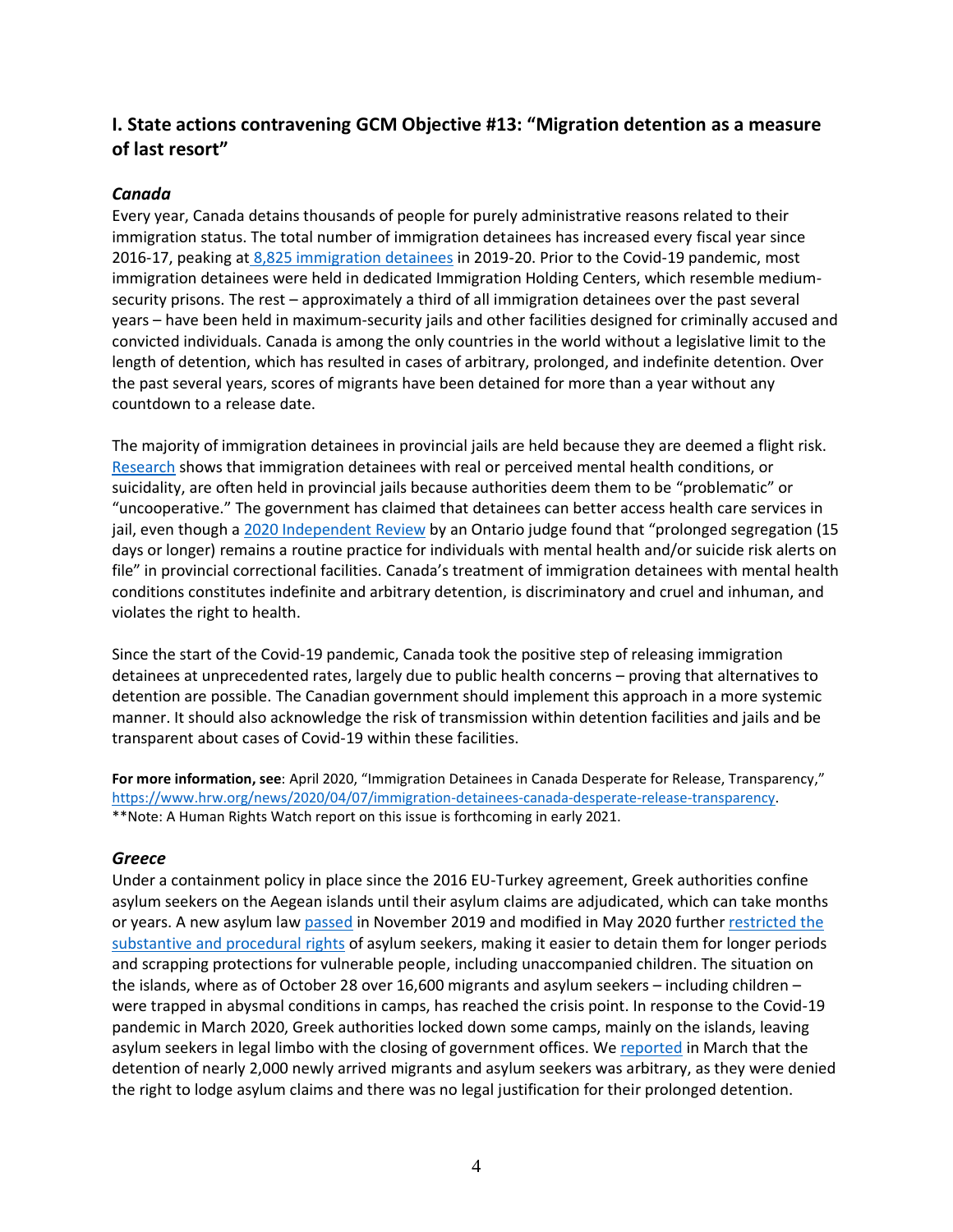In April, we [reported](https://www.hrw.org/news/2020/04/22/greece-island-camps-not-prepared-covid-19) that Greece had not done enough to address the acute overcrowding and lack of health care, access to adequate water, sanitation, and hygiene products to limit the spread of the virus that causes [Covid-19](https://www.hrw.org/news/2020/04/14/covid-19-human-rights-checklist) in the squalid camps. The [September 2020 fires](https://www.hrw.org/news/2020/09/16/greece/eu-bring-moria-homeless-safety) inside Moria camp on Lesbos island worsened the situation, leaving nearly 13,000 migrants and asylum seekers homeless with limited shelter. Authorities subsequently set up an emergency tent camp where authorities [failed to provide](https://www.dw.com/en/greece-moria-refugees-new-camp-conditions/a-55053895) adequate access to water, sanitation, health care, education, supplies for menstrual hygiene management, or sufficient protection from the elements and from sexual and gender-based violence and harassment. Rather than rebuilding a replica of the same thing, Greece should fundamentally rethink the inhumane containment policies that led to the creation of a sprawling, unsanitary, and dangerous refugee camp.

The European Court of Human Rights ruled twice in 2019 that Greece has violated its human rights obligations by detaining unaccompanied children in so-called "protective custody" in police stations and detention centers. Under this system, children have been [held for weeks and months in dirty,](https://www.hrw.org/report/2016/09/08/why-are-you-keeping-me-here/unaccompanied-children-detained-greece)  [overcrowded cells,](https://www.hrw.org/report/2016/09/08/why-are-you-keeping-me-here/unaccompanied-children-detained-greece) often with unrelated adults, putting children at risk of abuse and long-term psychological harm. As of October 15, an estimated 176 unaccompanied children were detained while waiting to be transferred to a shelter, down from 229 in June. While this marked some progress, the government should abolish the protective custody regime entirely and release all children held in detention because of their status as soon as possible, ensuring sufficient capacity in child-friendly housing.

### **For more information, see:**

- September 2020: "Greece/EU: Bring Moria Homeless to Safety" <https://www.hrw.org/news/2020/09/16/greece/eu-bring-moria-homeless-safety>
- April 2020: "Greece: Island Camps Not Prepared for Covid-19" <https://www.hrw.org/news/2020/04/22/greece-island-camps-not-prepared-covid-19>
- April 2020: "Greece: Free Unaccompanied Migrant Children" <https://www.hrw.org/news/2020/04/14/greece-free-unaccompanied-migrant-children>
- March 2020: "Greece: Nearly 2,000 New Arrivals Detained in Overcrowded, Mainland Camps" [https://www.hrw.org/news/2020/03/31/greece-nearly-2000-new-arrivals-detained-overcrowded](https://www.hrw.org/news/2020/03/31/greece-nearly-2000-new-arrivals-detained-overcrowded-mainland-camps)[mainland-camps](https://www.hrw.org/news/2020/03/31/greece-nearly-2000-new-arrivals-detained-overcrowded-mainland-camps)
- January 2020: World Report on events of 2019: Greece <https://www.hrw.org/world-report/2020/country-chapters/greece>
- October 2019: "Greece: Asylum Overhaul Threatens Rights" <https://www.hrw.org/news/2019/10/29/greece-asylum-overhaul-threatens-rights>

### *Malta*

During April and May 2020, Malta arbitrarily detained hundreds of migrants and asylum seekers on tourist cruise boats just outside its territorial waters. The government paid a private company to keep people on the vessels, which were not designed to accommodate people for lengthy periods. Conditions on board deteriorated significantly during the weeks the people were detained. One detained man said in a message to the nongovernmental organization Alarm Phone: "[D]ue to lack of full health care, there's been an outbreak of skin diseases … there is lack of care when it comes to food. Hunger strikes have started and we're in a deplorable state."

The Maltese government stated explicitly that it was keeping people at sea to pressure other EU countries to take them. Authorities did not state whether the detentions on cruise boats were mandatory quarantines to limit the potential spread of coronavirus, nor was it clear if they carried out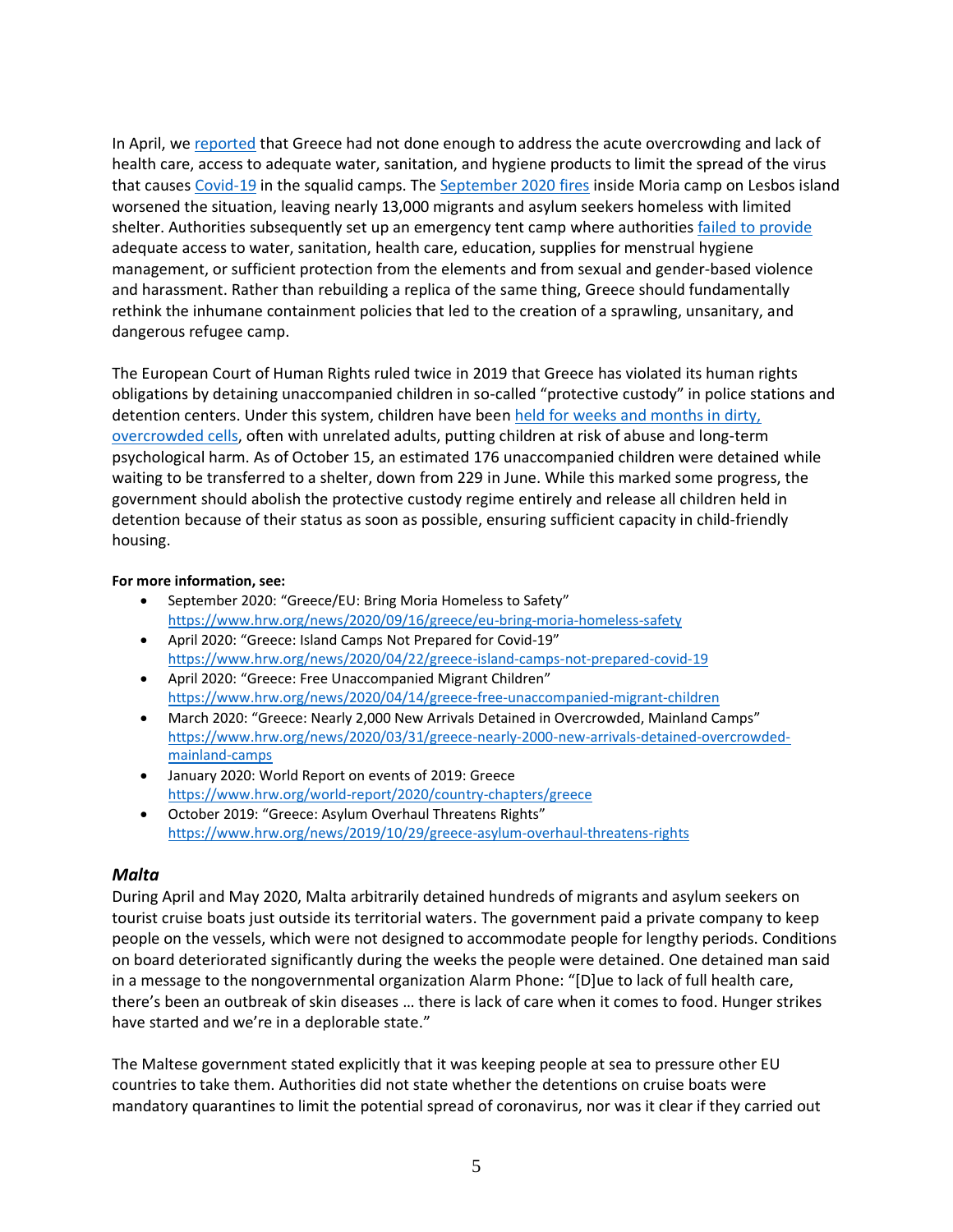any public health measures, such as testing, isolating people with symptoms, and enabling social distancing. Regardless, groups were detained on the boats for longer than the commonly mandated 14 day quarantine period. As the government did not provide a legal basis or legitimate purpose for keeping people on these ferries, this was an arbitrary deprivation of liberty.

In September, Malta reportedly began negotiations with a private company to charter a large passenger ship to hold migrants offshore. Malta should ensure that persons rescued at sea are swiftly disembarked and accommodated in adequate facilities, and that any public health measures reflect the latest available scientific evidence and are implemented transparently.

**For more information, see:** May 2020: "Malta: Disembark Rescued People; End Arbitrary Detention on Tourist Ferry Boats," <https://www.hrw.org/news/2020/05/22/malta-disembark-rescued-people>

### *Self-declared Turkish Republic of Northern Cyprus*

In April 2020, we [reported](https://www.hrw.org/news/2020/04/16/turkish-cypriot-authorities-release-detained-syrian-asylum-seekers) that Turkish Cypriot authorities had arbitrarily detained 175 Syrian asylum seekers, including 69 children. Following a 14-day quarantine period, authorities maintained the asylum seekers under effective house arrest, confined to apartments under constant surveillance. We spoke with two asylum seekers, who described their conditions as cramped, with 15 to 21 people per room. "They don't let us outside," one said. "We spend all day in our rooms. We don't know anything and don't know what will happen to us." The legal basis for their continued confinement was unclear, as under the law in Northern Cyprus, detention on migration grounds is authorized only for 8 days, extendable only by a court decision, which we understood had not been sought in this case. This detention was arbitrary under international law, which provides that public health measures should be proportionate, nondiscriminatory, and based on available scientific evidence.

**For more information, see**: April 2020, "Turkish Cypriot Authorities: Release Detained Syrian Asylum Seekers," <https://www.hrw.org/news/2020/04/16/turkish-cypriot-authorities-release-detained-syrian-asylum-seekers>

#### *Turkey*

In October 2019, we [reported](https://www.hrw.org/news/2019/10/24/turkey-syrians-being-deported-danger) that between January and September 2019, Turkish authorities in Istanbul and Antakya arbitrarily detained dozens of Syrians prior to their deportation (see next section for more on the deportations). Among the 15 Syrians we interviewed, some had been detained for up to six weeks, most did not have access to lawyers, and none were charged with any offense or allowed to challenge their detention. Some alleged that violence was used to force them to sign deportation papers. Turkey should allow UNHCR to freely access its removal centers, and the Interior Ministry should ensure that police officers and immigration officials do not use violence against Syrians or other detained foreign nationals. Anyone using violence against detainees should be held to account.

**For more information, see:** October 2019, "Turkey: Syrians Being Deported to Danger," <https://www.hrw.org/news/2019/10/24/turkey-syrians-being-deported-danger>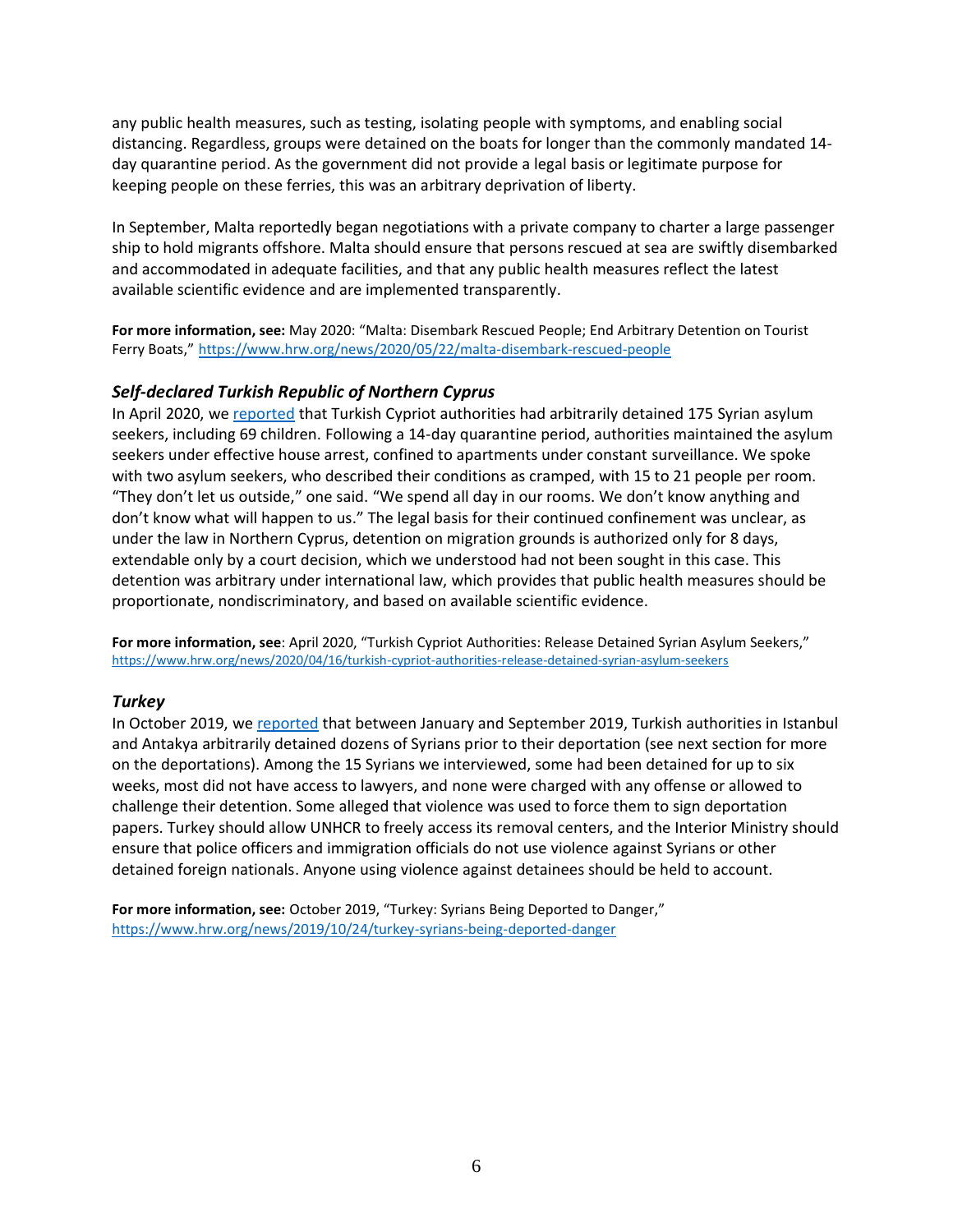# **II. State actions contravening GCM Objective #21: "Safe and dignified return"**

# *Croatia*

Human Rights Watch has documented ongoing, summary collective expulsions of migrants and asylum seekers and often-abusive pushbacks at borders by Croatia since 2016. In some instances border officials used force and violence, pummeling people with fists and kicking them, and sometimes directed violence at women and children. Unlike with lawful deportations, migrants collectively expelled have not been returned at ports of entry, but rather in remote border areas, including, at times, forced to cross freezing streams.

In October 2020, [credible reports](https://www.theguardian.com/global-development/2020/oct/21/croatian-police-accused-of-sickening-assaults-on-migrants-on-balkans-trail-bosnia) alleged that Croatian border patrol police had carried out brutal pushbacks involving dozens of asylum seekers between October 12-16, including some alleged instances of sexual abuse, beatings, and robbery. The Croatian government [dismissed](https://www.theguardian.com/global-development/2020/oct/23/croatia-denies-migrant-border-attacks-after-new-reports-of-brutal-pushbacks) the allegations of violence but said it would launch an investigation with the goal of removing any doubt about police conduct and punishing any possible misdemeanors. In 2019, Croatia reported that it blocked entry to [9,487 people at](https://mup.gov.hr/vijesti-8/reagiranje-na-optuzbe-komesarijata-za-izbjeglice-i-migracije-republike-srbije/284701)  [its borders](https://mup.gov.hr/vijesti-8/reagiranje-na-optuzbe-komesarijata-za-izbjeglice-i-migracije-republike-srbije/284701) during the first eight months, and [credible reports](https://www.theguardian.com/world/2019/jul/16/croatian-police-use-violence-to-push-back-migrants-says-president) cited illegal and violent pushbacks of migrants by Croatian police into Bosnia and Serbia. In November 2019, we [released](https://www.hrw.org/news/2019/11/08/eu-address-croatia-border-pushbacks) a video documenting violent border pushbacks in August 2019. The video includes interviews with people summarily returned to Bosnia and other pushback victims and witnesses, as well as footage of [Croatian](https://www.facebook.com/watch/?v=817824505265435)  [police officers escorting groups of migrants across the border](https://www.facebook.com/watch/?v=817824505265435) to Bosnia and Herzegovina without due process.

Croatian authorities have repeatedly denied allegations of violent pushbacks and have not taken credible steps to halt the practice. Croatia should put in place an independent monitoring mechanism to thoroughly investigate summary returns of migrants and asylum seekers at its borders and allegations of Croatian police using violence against them. All responsible parties should be held to account.

### **For more information, see:**

- January 2020: World Report on events of 2019: Croatia <https://www.hrw.org/world-report/2020/country-chapters/croatia>
- November 2019: "EU: Address Croatia Border Pushbacks" <https://www.hrw.org/news/2019/11/08/eu-address-croatia-border-pushbacks>
- July 2019: "Croatia: President Admits Unlawful Migrant Pushbacks" <https://www.hrw.org/news/2019/07/15/croatia-president-admits-unlawful-migrant-pushbacks>

## *Cyprus*

In September 2020, we published a [report](https://www.hrw.org/news/2020/09/29/cyprus-asylum-seekers-summarily-returned) documenting how Cypriot coast guard forces summarily pushed back, abandoned, expelled, or returned more than 200 migrants, refugees, and asylum seekers coming from Lebanon during the first week of September, without giving them the opportunity to lodge asylum claims. The boats contained Syrian refugees as well as Lebanese nationals fleeing their country's worsening economic and political crisis.

We interviewed 15 Lebanese and Syrian nationals who entered or attempted to enter Cyprus or its territorial waters by boat between August 29 and September 7. Every migrant we interviewed who had encounters with Cypriot authorities said they pleaded not to be returned to Lebanon – and some explicitly requested asylum – but in no case were any allowed to lodge asylum claims. People reported being threatened by Greek and Turkish Cypriot coast guards and said that Greek Cypriot coast guard vessels circled them at high speeds, swamping their boats, and in at least one case abandoned them at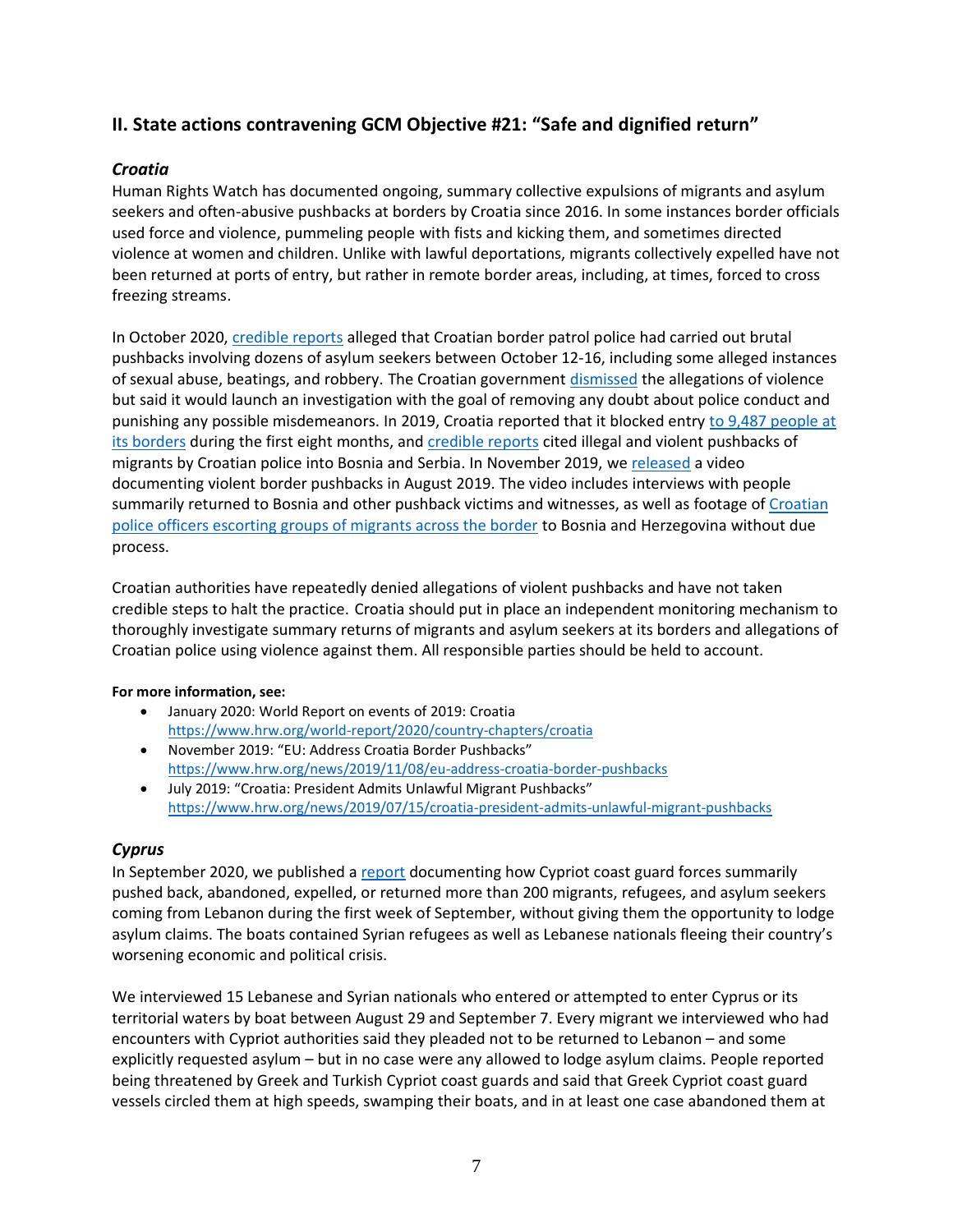sea without fuel or food. In a case on September 3, a metal coast guard vessel rammed into a wooden boat full of people, injuring children and a woman. In some cases, Cypriot coast guard forces transferred people onto civilian passenger vessels guarded by marine police and took them directly back to Lebanon. Some interviewees reported that marine police handcuffed and beat people who resisted return. One Lebanese man said that "they started beating me, handcuffed me, and hit me with sticks."

Cypriot authorities should order their security forces to stop endangering lives through dangerous maneuvers at sea and end the brutal treatment of people on the vessels. Judicial authorities should conduct a transparent, thorough, and impartial investigation into allegations that coast guard personnel are involved in acts that put the lives and safety of migrants and asylum seekers at risk. Any officer engaged in illegal acts, as well as their commanding officers, should be subject to disciplinary sanctions and, if applicable, criminal prosecution.

**For further information, see**: September 2020, "Cyprus: Asylum Seekers Summarily Returned," <https://www.hrw.org/news/2020/09/29/cyprus-asylum-seekers-summarily-returned>

## *France*

Border police in France's Hautes-Alpes department have summarily returned unaccompanied migrant children who attempt to cross the border between Italy and France, instead of referring them to protection services, we [reported](https://www.hrw.org/news/2019/09/05/france-immigrant-children-being-denied-protection) in May 2019. French law provides for an expedited "[entry refusal](https://www.legifrance.gouv.fr/affichCode.do;jsessionid=E1C99BB39D693EBEE009095284AF0D7F.tplgfr29s_2?idSectionTA=LEGISCTA000006147750&cidTexte=LEGITEXT000006070158&dateTexte=20190101)" process for children and adults apprehended within 10 kilometers of the border. In such cases, police provide a written notice of the reasons for refusing entry and of the rights to seek asylum and to appeal. Children should be appointed a guardian. Police did not appear to respect these limited procedural protections in the nine cases described to Human Rights Watch. One 17-year-old child, from Benin, said: "I showed my papers that said that I was a minor, but the police didn't want to hear it." In October 2020, rights groups [reported](https://www.medecinsdumonde.org/fr/actualites/publications/2020/10/05/les-manquements-des-autorites-francaises-pour-proteger-les-mineures-isolees-etrangeres) that children have also been sent back without due process from Menton (France) to Vintimiglia (Italy), sometimes after being detained for several hours at the French border police station. France shares the same obligations as all other EU countries to afford unaccompanied children who arrive at its borders special safeguards that protect their human rights, as set out in international and EU law.

**For more information, see:** May 2019, "Subject to Whim: The Treatment of Unaccompanied Migrant Children in the French Hautes-Alpes," [https://www.hrw.org/report/2019/09/05/subject-whim/treatment-unaccompanied](https://www.hrw.org/report/2019/09/05/subject-whim/treatment-unaccompanied-migrant-children-french-hautes-alpes)[migrant-children-french-hautes-alpes](https://www.hrw.org/report/2019/09/05/subject-whim/treatment-unaccompanied-migrant-children-french-hautes-alpes)

### *Greece*

Human Rights Watch has repeatedly documented unlawful returns of migrants and asylum seekers to Turkey, including through violent pushbacks and collective expulsions, by Greek law enforcement officers and others. In [July](https://www.hrw.org/news/2020/07/16/greece-investigate-pushbacks-collective-expulsions) 2020, we reported that law enforcement officers had summarily returned asylum seekers and migrants at the land and sea borders with Turkey in March and April 2020, during the Covid-19 lockdown. Some officers used violence and confiscated and destroyed migrants' belongings. We interviewed 13 victims and witnesses who described incidents in which the Greek police, the Greek Coast Guard, and unidentified men who appeared to be working in close coordination with uniformed authorities, violently pushed migrants back to Turkey. Six interviewees said Greek officers rounded up people in the Diavata camp for asylum seekers in Thessaloniki, inside Greek territory; six others said Greek security personnel and armed masked men carried out summary returns to Turkey from the Greek islands of Rhodes, Samos, and Symi, casting them adrift on inflatable rescue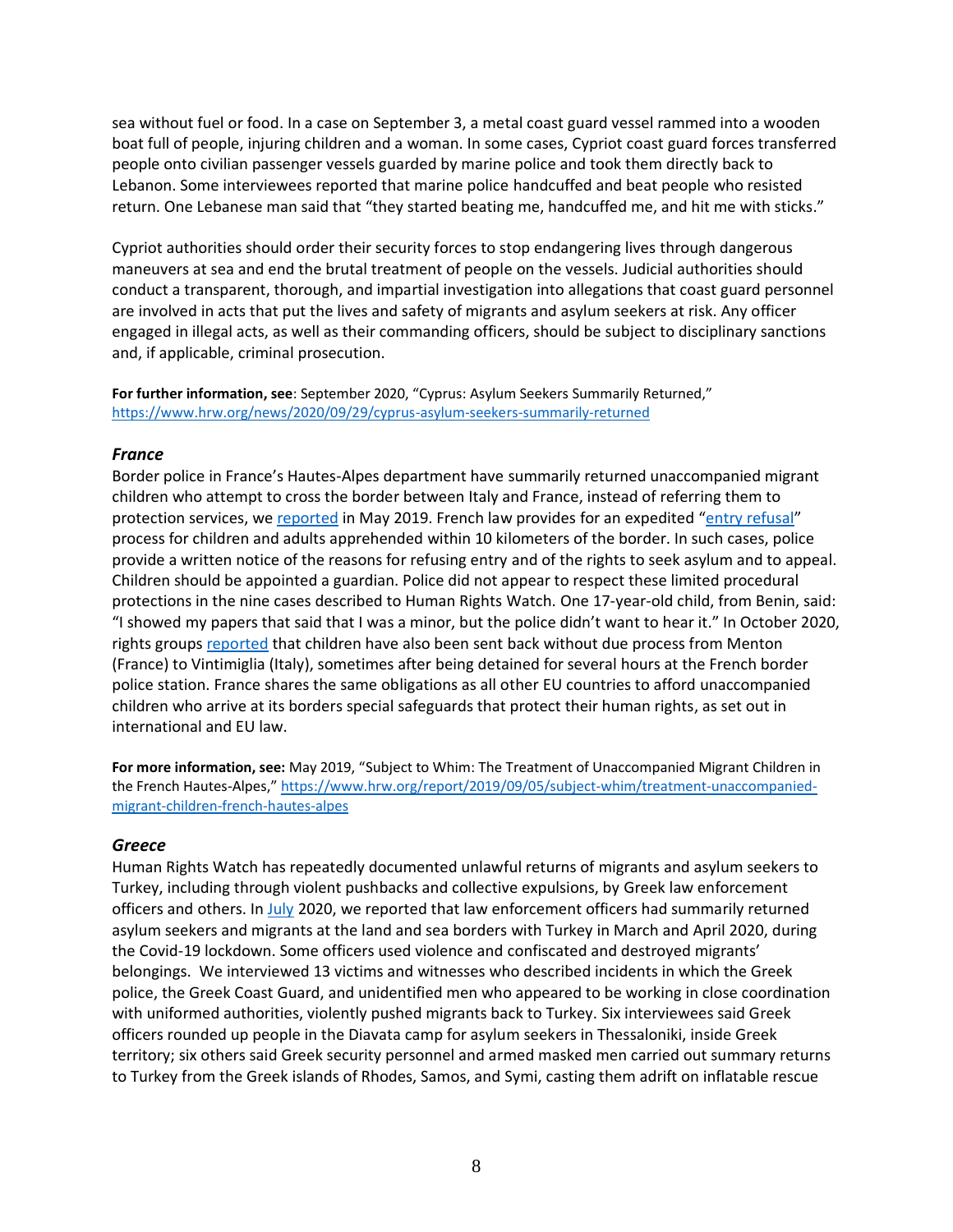rafts with no motor near Turkish territorial waters. One asylum seeker said the Greek Coast Guard and unidentified men used dangerous maneuvers to force a boat full of migrants back to Turkey.

Additionally, our March 2020 [report](https://www.hrw.org/news/2020/03/17/greece-violence-against-asylum-seekers-border) revealed that Greek security forces and unidentified armed men at the Greece-Turkey land border had detained, assaulted, sexually assaulted, robbed, and stripped asylum seekers and migrants, then forced them back to Turkey, in February and early March. We interviewed 21 asylum seekers and migrants in Turkey about their attempt to enter Greece over the land border. All said that armed men wearing law enforcement uniforms or in civilian clothes intercepted and detained them and stole their belongings before summarily pushing them back to Turkey. Seventeen described how the men assaulted them and others, including women and children, through electric shocks, beating with wooden or metal rods, prolonged beating of the soles of feet, punching, kicking, and stomping. Two said that Greek security forces used live fire to push people back, which resulted in injuries. One interviewee, a Syrian man travelling with his wife and children, said: "They [Greek security forces] tried to search my wife and touched her breasts. Then they tried to take off her headscarf and her trousers. When I tried to stop them, they beat me really badly with their fists, feet, a heavy plastic rod, and a metal stick. They hit my 2-year-old daughter with a heavy plastic stick on the head."

In an October 2020 [open letter](https://www.hrw.org/news/2020/10/06/open-letter-members-hellenic-parliament-calling-investigation-border-abuses) with 29 other organizations, we called on Greece's parliament to urgently establish an inquiry into all allegations of violence and unlawful returns of migrants to Turkey by law enforcement officers and others, in order to determine whether they amount to a de facto government policy. Greek judicial authorities should also investigate these allegations, and any officer engaged in illegal acts, as well as their commanding officers, should be subject to disciplinary sanctions and, if applicable, criminal prosecution.

#### **For more information, see:**

- July 2020: "Greece: Investigate Pushbacks, Collective Expulsions" <https://www.hrw.org/news/2020/07/16/greece-investigate-pushbacks-collective-expulsions>
- March 2020: "Greece: Violence Against Asylum Seekers at Border" <https://www.hrw.org/news/2020/03/17/greece-violence-against-asylum-seekers-border>

### *Malta*

During 2020, Malta participated in illegal pushbacks at sea and delayed rescue operations of boats in distress carrying migrants and asylum seekers. Nongovernmental groups like Alarm Phone documented at least seven cases between March and August in which both Italian and Maltese authorities appear to have delayed sea rescue operations. Failure by the Maltese and EU authorities to respond to repeated distress alerts [may have contributed](https://www.avvenire.it/attualita/pagine/controinchiesta-strage-di-pasquetta-libia-malta-scavo) to the deaths of at least five people and the disappearance of seven others.

Credible sources also reported serious pushback incidents taking place in April. A joint investigation by the Italian newspaper [Avvenire](https://www.avvenire.it/attualita/pagine/cosi-malta-respinge-i-migranti-e-li-dirotta-verso-libia-e-italia) and the UK newspaper [the Guardian,](https://www.theguardian.com/global-development/2020/may/20/we-give-you-30-minutes-malta-turns-migrant-boat-away-with-directions-to-italy) based also on [evidence collected](https://twitter.com/alarm_phone/status/1262993717117452288?s=20)  [by Alarm Phone,](https://twitter.com/alarm_phone/status/1262993717117452288?s=20) alleged that the Armed Forces of Malta intercepted a boat carrying 101 people in April 2020 and told them at gunpoint to continue toward Italy. On April 15, the privately-owned *Dar al Salam 1*, allegedly acting on orders from Malta, intercepted a boat carrying 40 men, 8 women, and 3 children, and returned them to Libya, where they were [detained in the Tarik al Sikka detention center in Tripoli.](https://reliefweb.int/report/world/press-briefing-note-migrant-rescues-mediterranean-spokesperson-un-high-commissioner) On April 30, a [former Maltese official told prosecutors](https://timesofmalta.com/articles/view/neville-gafa-says-he-coordinated-libya-pushback-on-opm-orders.788951) investigating the allegations that he coordinated the pushback under instructions from the prime minister's office as part of a long-standing role as [liaison with Libyan authorities.](https://www.nytimes.com/2020/04/30/world/europe/migrants-malta.html) Despite this human toll, Malta proceeded in May to sign a cooperation agreement with Libya to counter irregular migration.